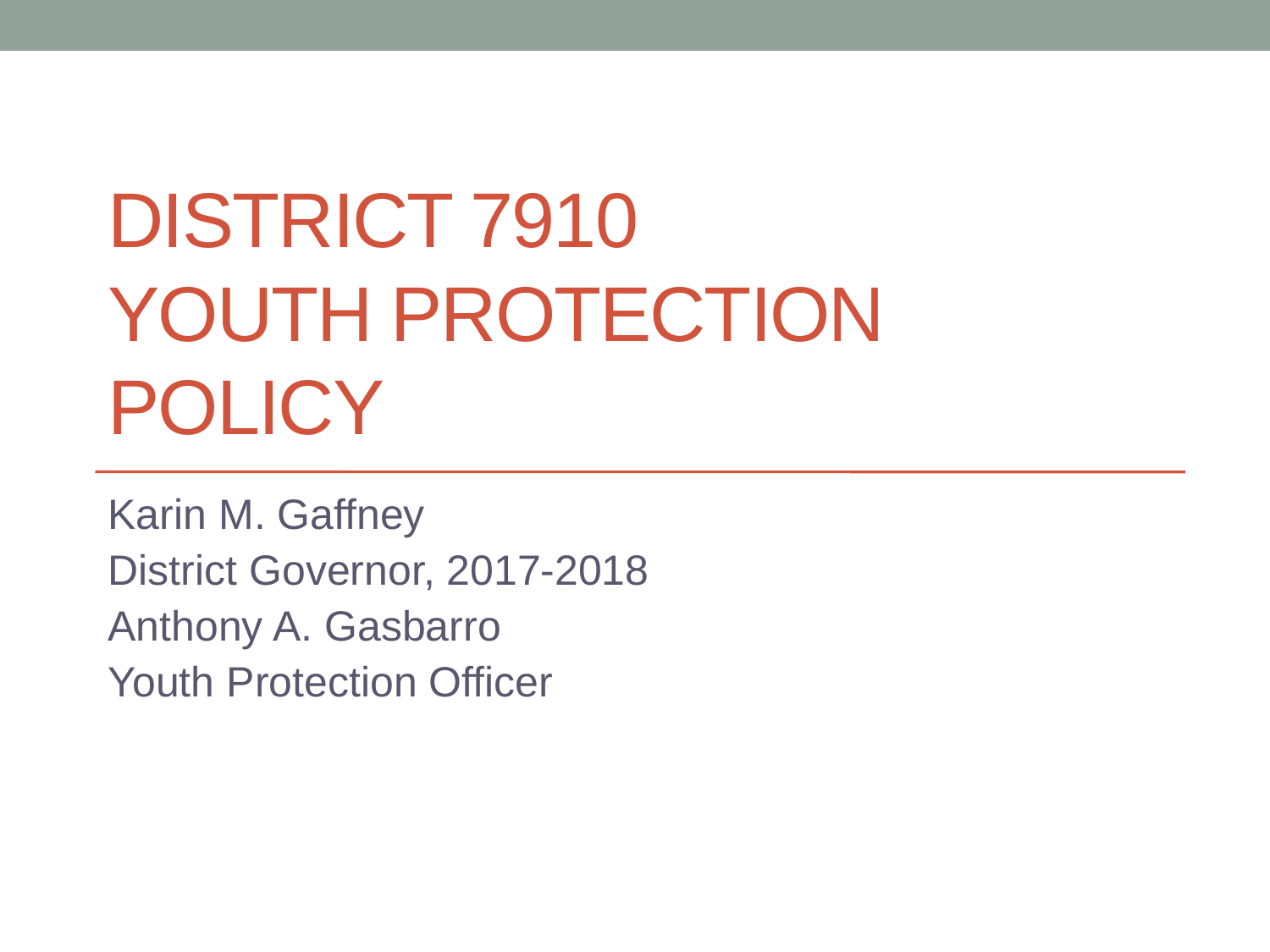•THIS POLICY EXCLUDES THE ESSEX PROGRAM WHICH SHALL COMPLY FULLY WITH UNITED STATES GOVERNMENT, ROTARY INTERNATIONAL, AND ESSEX RULES AND REGULATIONS.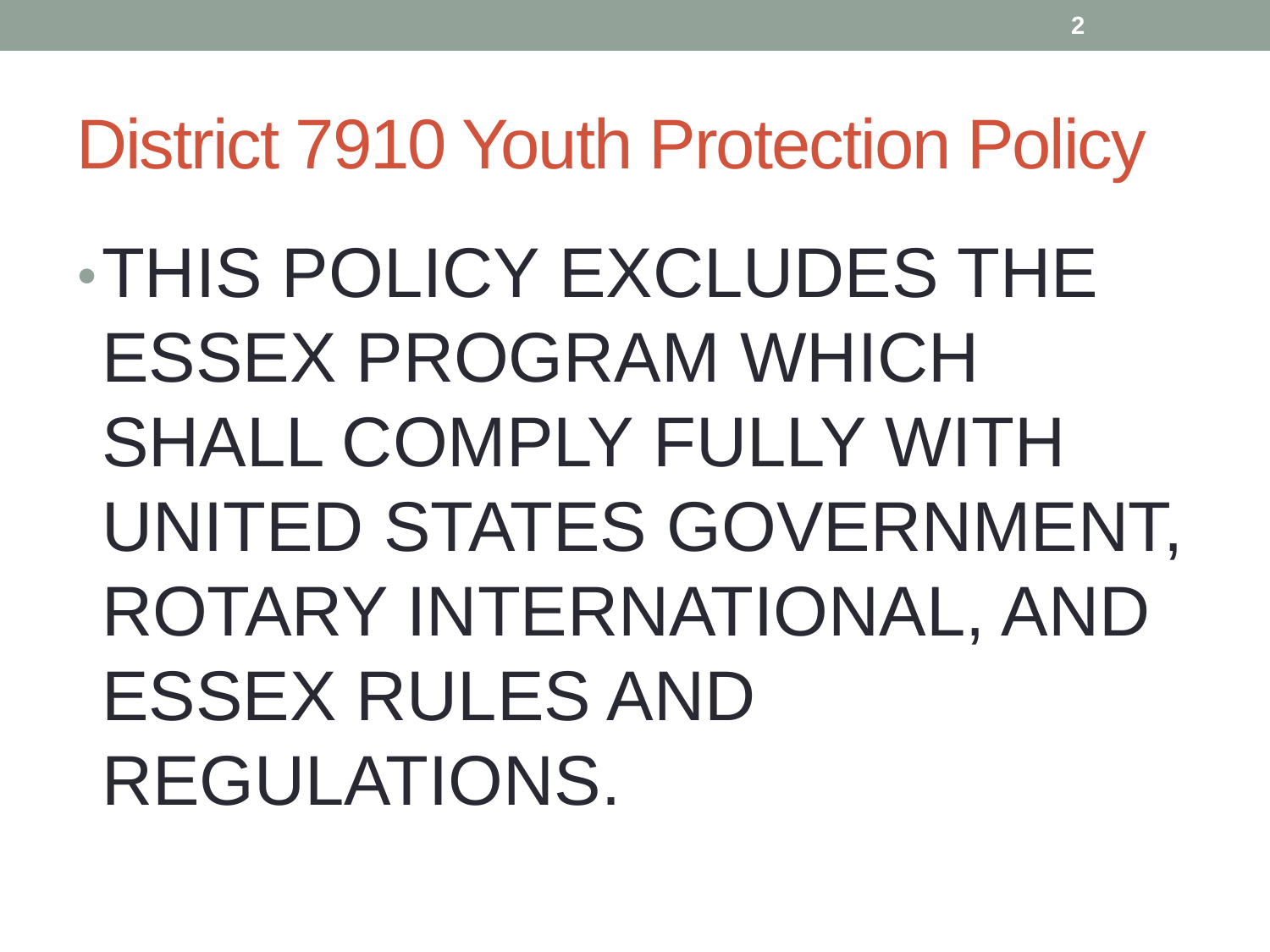- **Statement of Conduct for Working With Youth**
- District 7910 strives to create a safe environment for all youth who participate in Rotary activities. To the best of their ability, Rotarians, Rotarians' spouses and partners, and other volunteers must safeguard the children and young people they come into contact with and protect them from physical, sexual, and emotional abuse.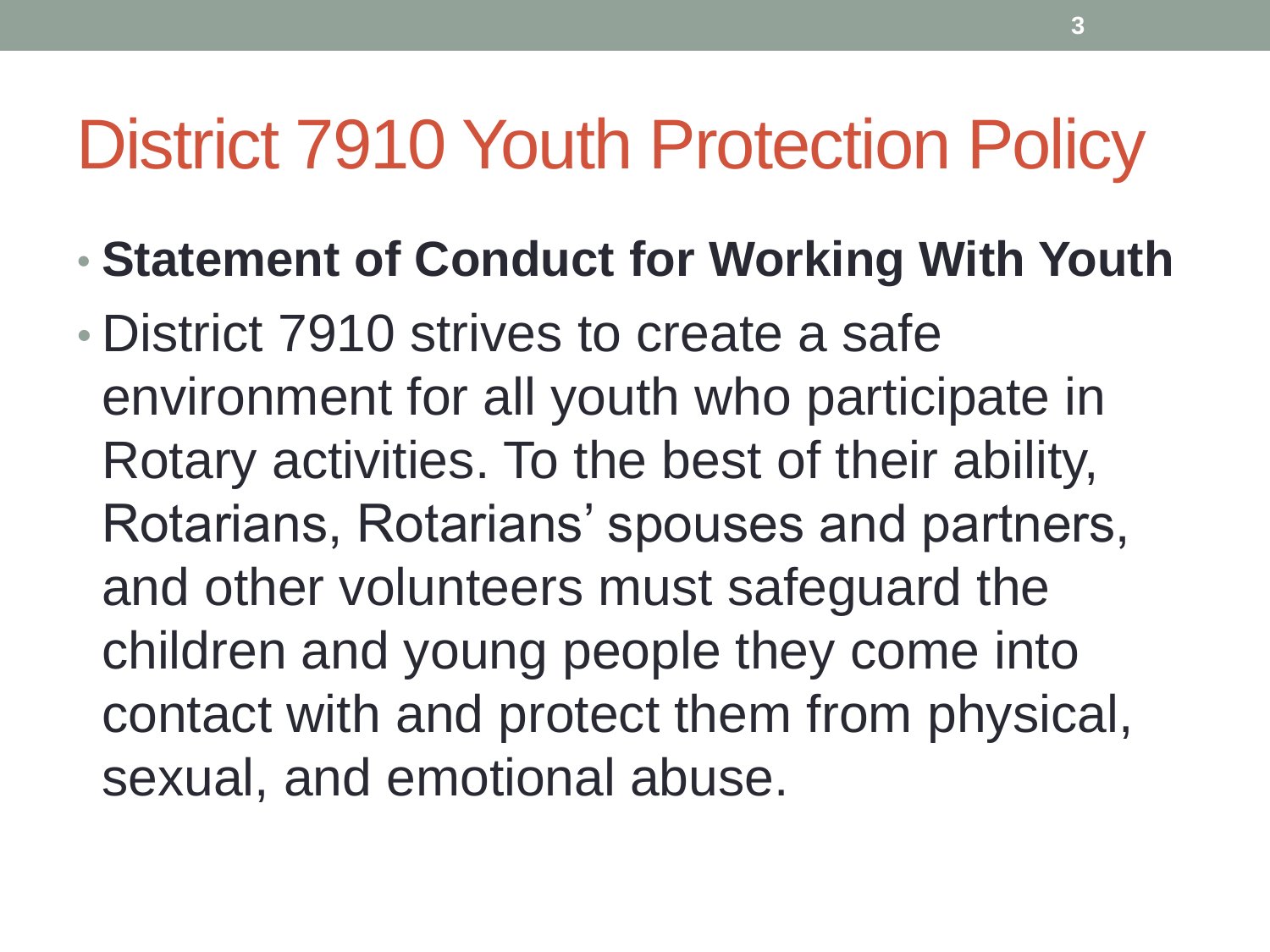#### • **Definitions**

- **Volunteer** Any adult involved with Rotary youth activities who interacts directly with youth, whether supervised or unsupervised.
- **Youth program participant** Anyone who participates in a Rotary youth program, whether child or adult.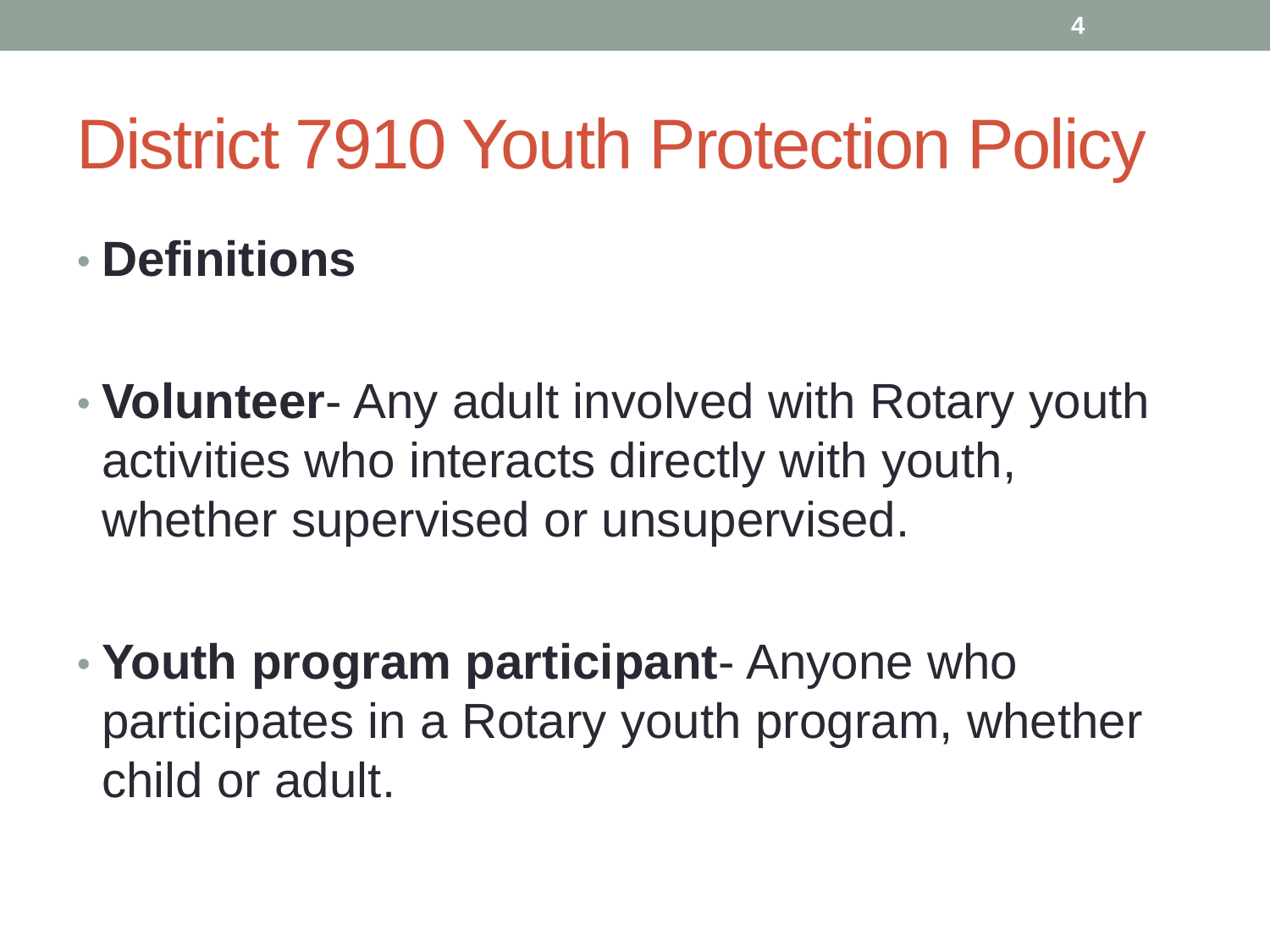#### • **Club Compliance**

• The district governor is responsible for supervision and control of all youth activities in the district. District 7910 will monitor all participating clubs and ensure that they comply with youth protection certification requirements.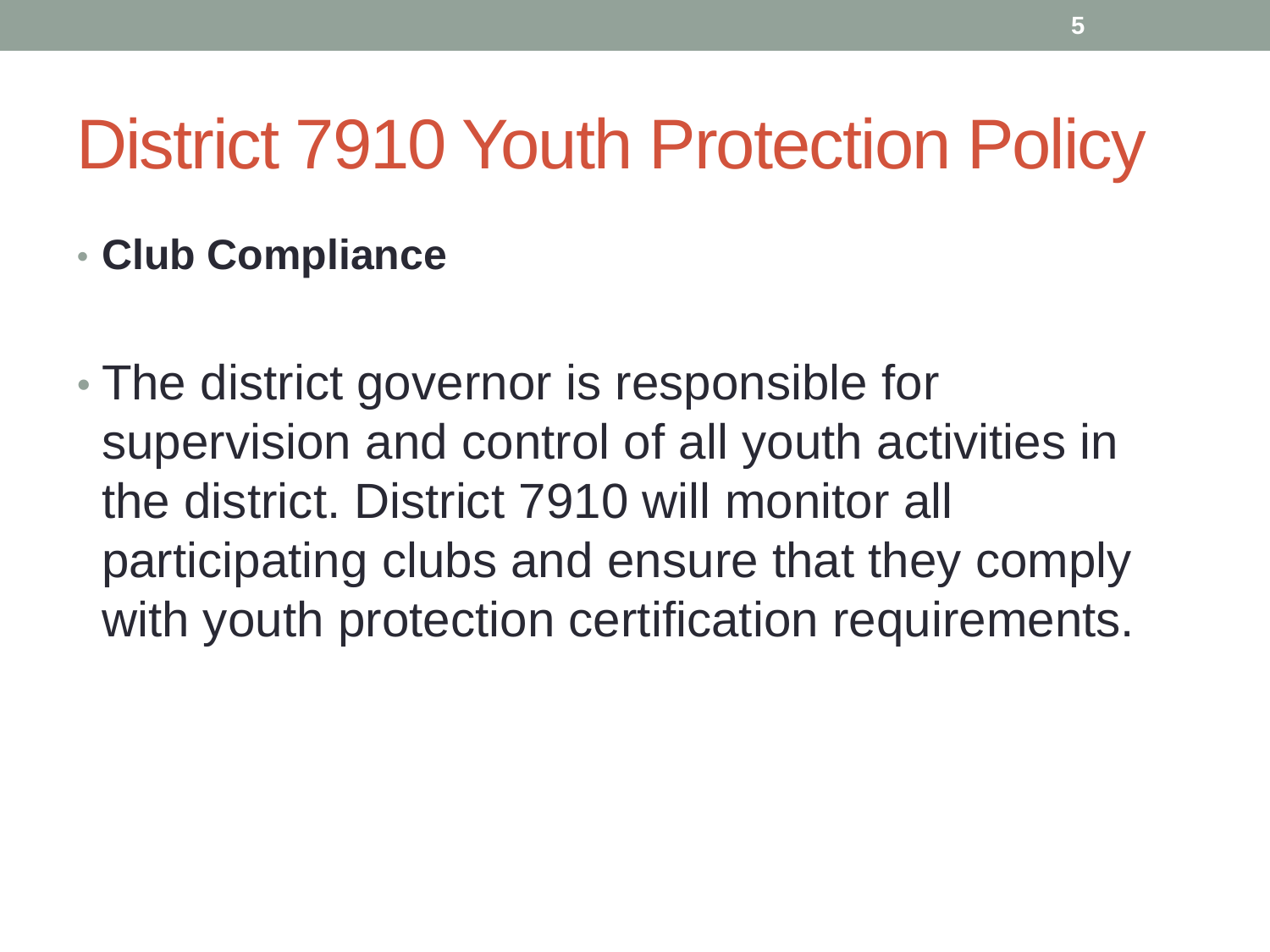• Volunteer Selection and Screening

All Rotarian and non-Rotarian volunteers interested in working with youth program participants must meet RI and district eligibility requirements.

RI prohibits the membership and participation of any volunteer who has admitted to, been convicted of, or otherwise been found to have engaged in sexual abuse or harassment.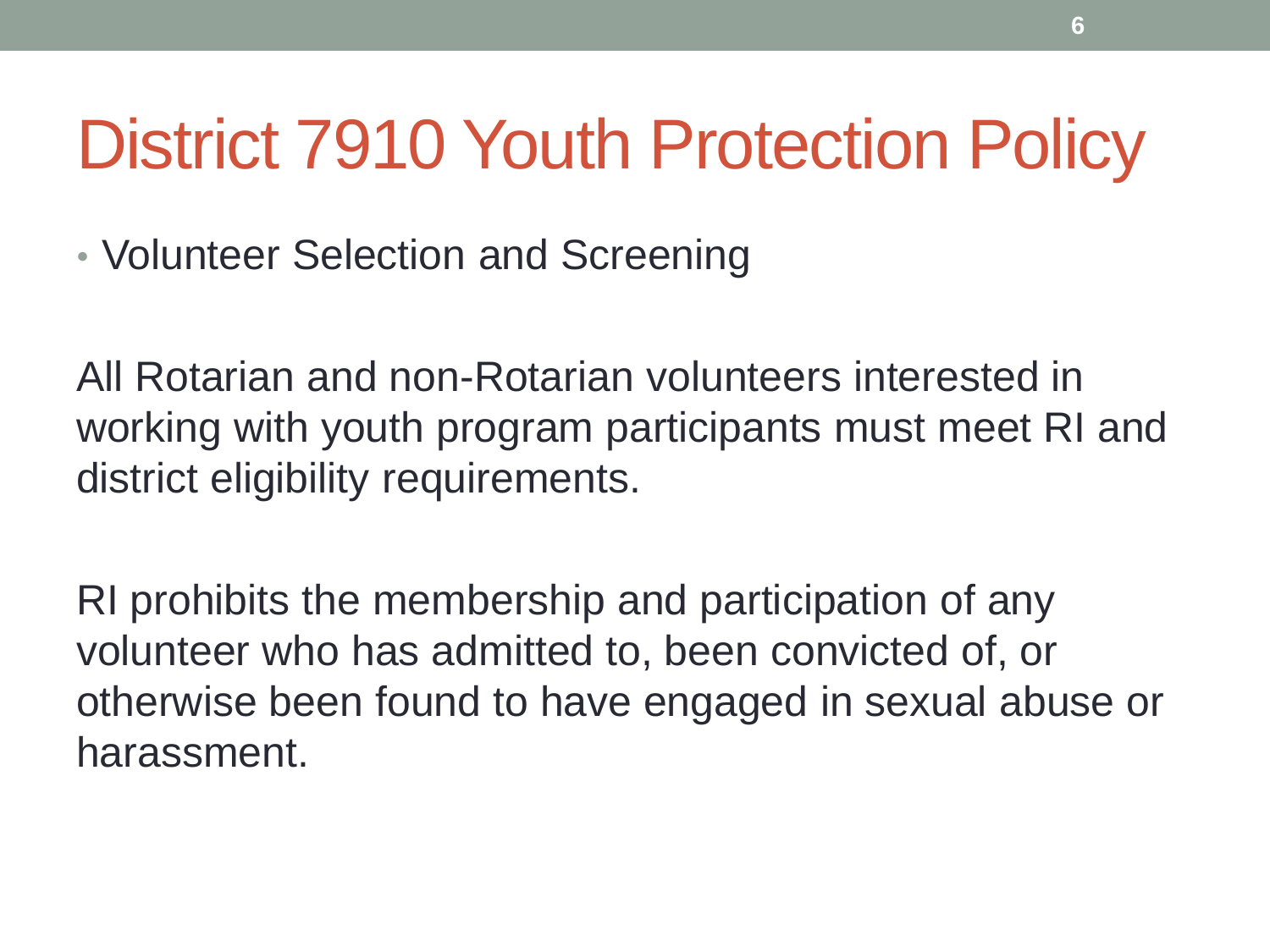- If a person is accused of sexual abuse or harassment and the law enforcement investigation is inconclusive, or if law enforcement declines to investigate, additional safeguards are necessary to protect any youth participants with whom the accused may have future contact, as well as the accused.
- A person later cleared of charges may apply to be reinstated as a youth program volunteer. Reinstatement is not a right, and reinstatement to his or her former position is not guaranteed.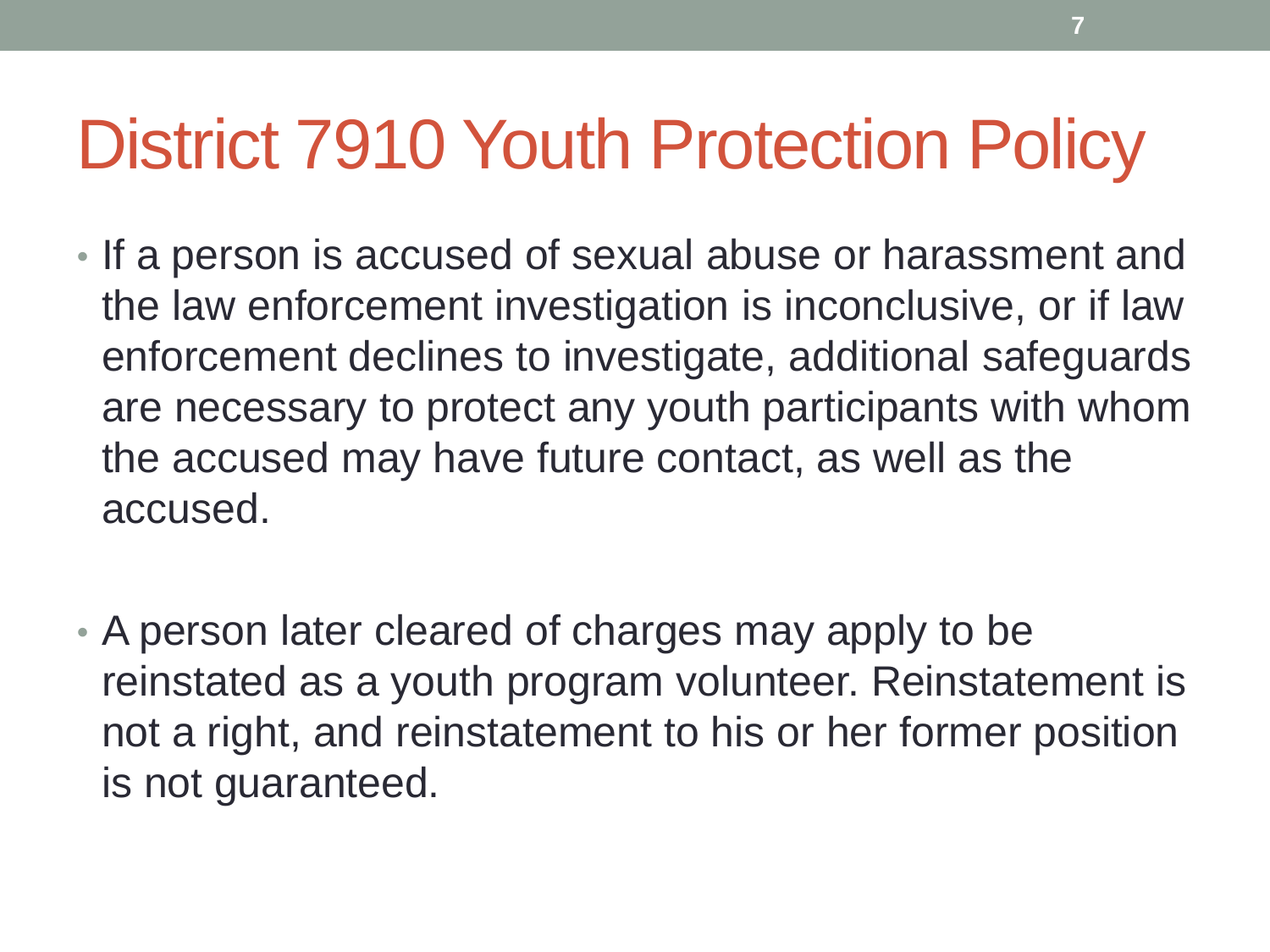#### • **Training**

- District 7910 and member clubs may provide youthprotection training and information on youth programs.
- The District Youth Protection officer will oversee the training sessions.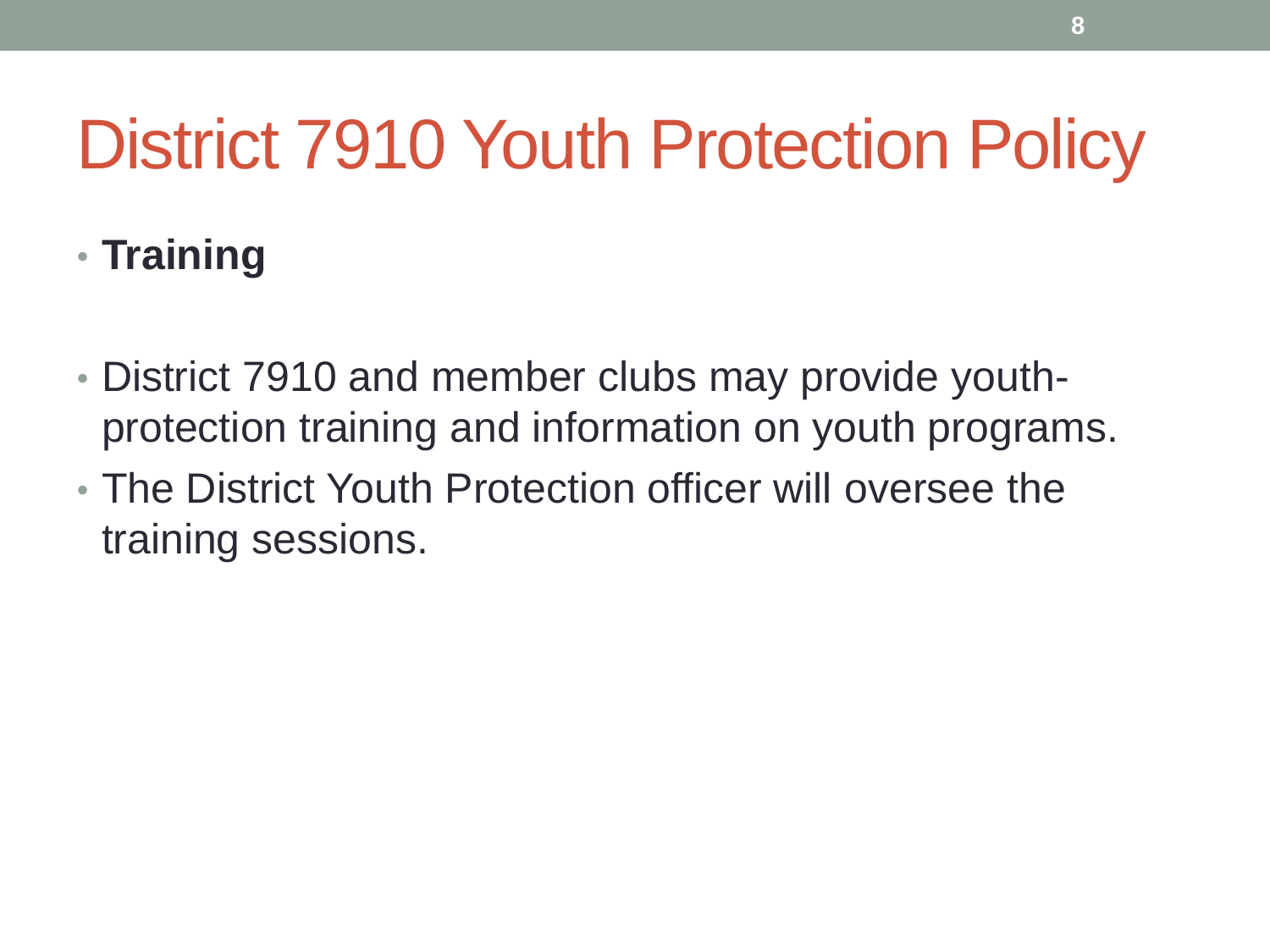- **Allegation Handling and Follow-Through**
- District 7910 takes all allegations of abuse or harassment seriously and shall handle them in accordance with Rotary International Reporting Guidelines.
- The district will cooperate with all law enforcement agencies, child protection services, and legal investigations and will not interfere with official investigations when conducting its own independent review.
- District 7910 will appoint a youth protection officer to evaluate and review files, policies, and allegations regularly.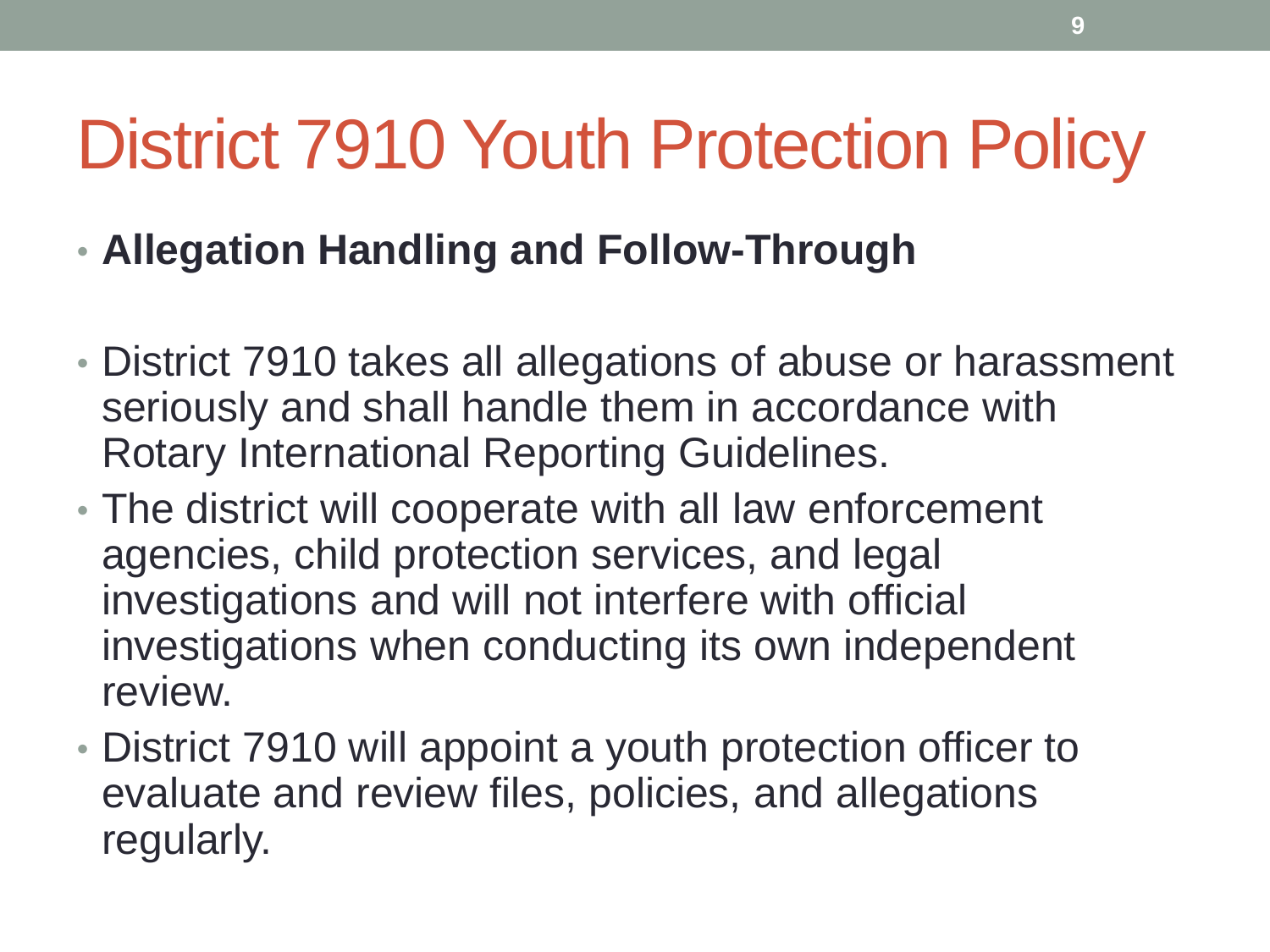• **Rotary International Reporting Guidelines**

All allegations of abuse or harassment will be taken seriously and must be handled within the following guidelines.

**The safety and well being of young people must always be the first priority.**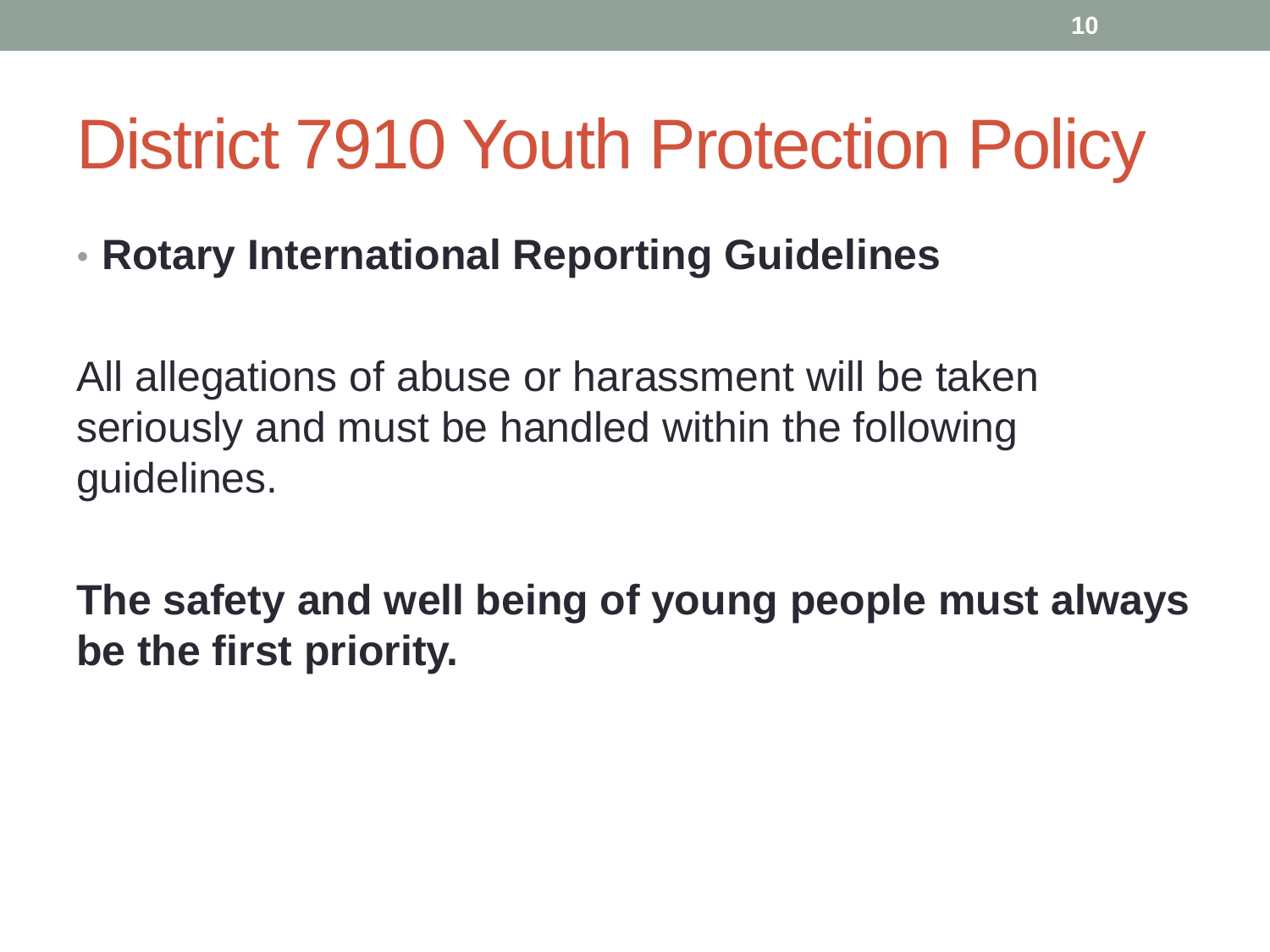- **Definitions**
- **Sexual Abuse.** Engaging in implicit or explicit sexual acts with a young person or forcing or encouraging a young person to engage in implicit or explicit sexual acts alone or with another person of any age, or of the same or opposite sex.
- **Sexual Harassment.** Sexual advances, requests for sexual favors, or verbal or physical conduct of a sexual nature. In some cases, sexual harassment precedes sexual abuse and is used by sexual predators to desensitize or groom their victims.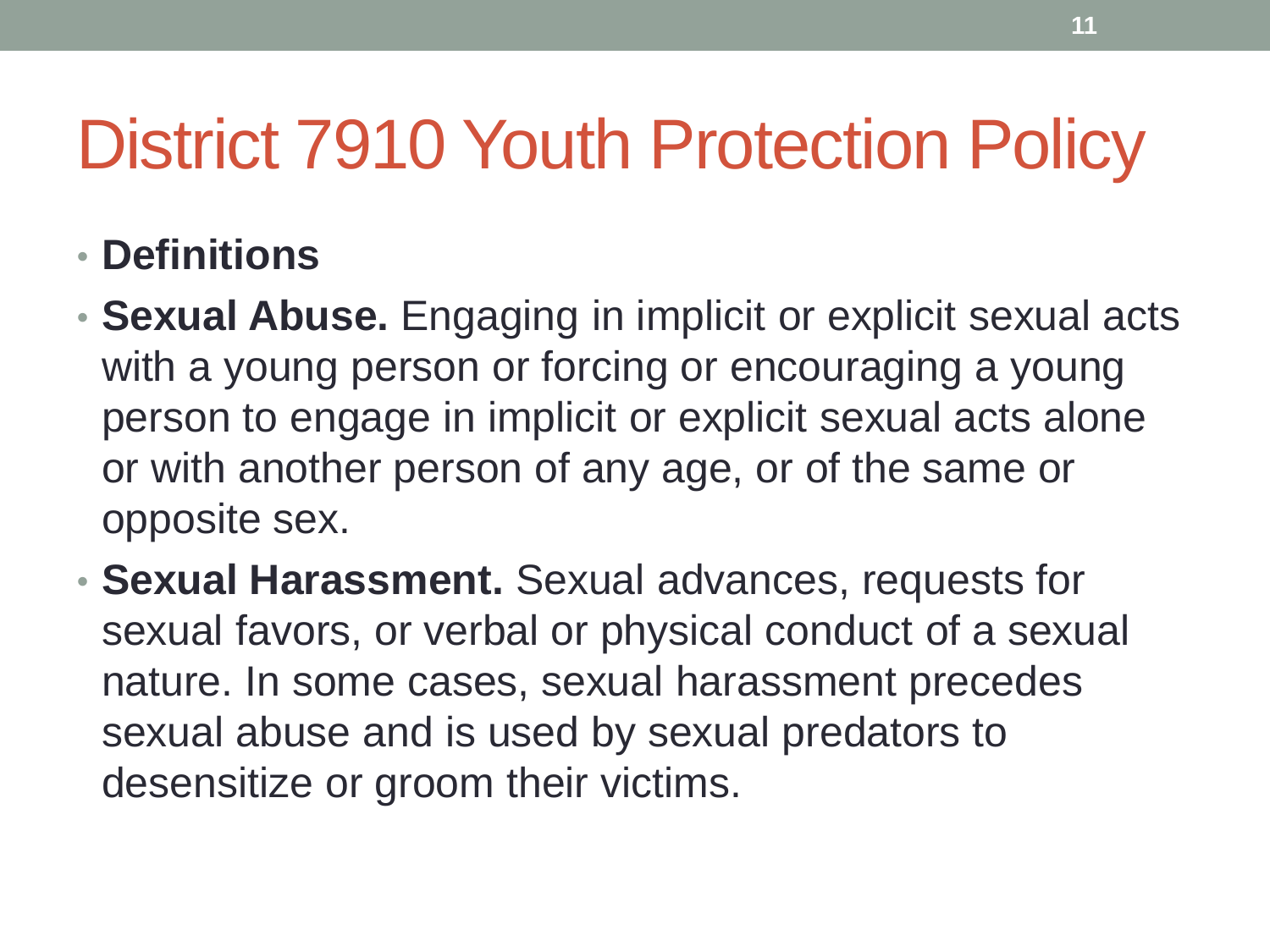- **Some examples of sexual harassment include:**
- Sexual epithets, jokes, written or spoken references to sexual conduct, talking about one's sex life in the presence of a young person, or comments about an individual's sexual activity or prowess
- Verbal abuse of a sexual nature
- Display of sexually suggestive objects, pictures, or drawings
- Sexual leering or whistling, any inappropriate physical contact such as brushing or touching, obscene language or gestures, and suggestive or insulting comments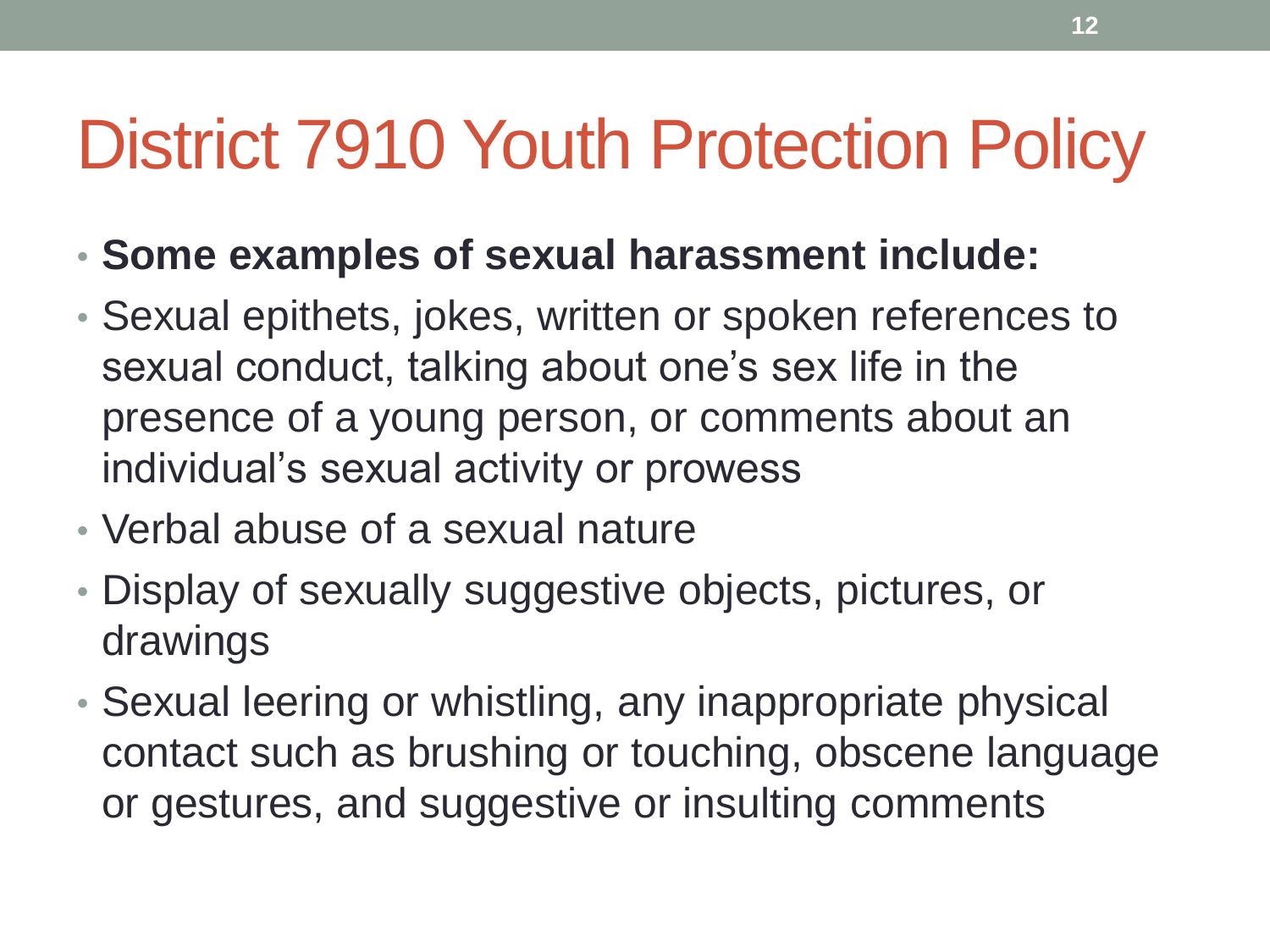- **Who should determine if it is abuse or harassment?**
- Upon hearing allegations, adults should not determine whether the alleged conduct constitutes sexual abuse or sexual harassment. Instead, after ensuring the safety of the student, the adult should immediately report all allegations to the appropriate child protection or law enforcement authorities. In some countries, this reporting is required by law.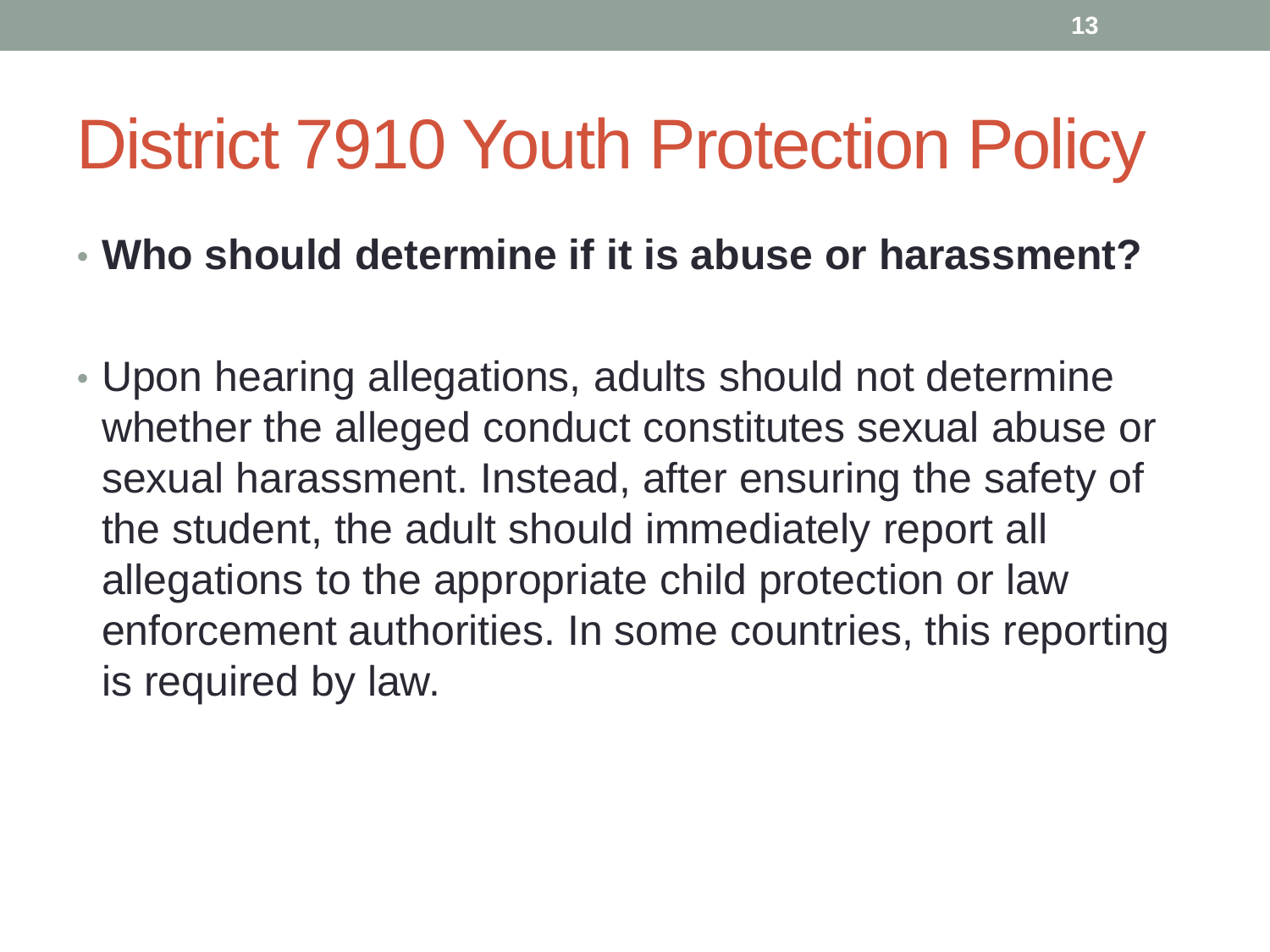- **Allegation Reporting Guidelines**
- Any adult to whom a Rotary youth program participant reports an allegation of sexual abuse or harassment must follow these reporting guidelines:

#### • *1. Receive the report.*

- **A. Listen attentively and stay calm.** Acknowledge that it takes a lot of courage to report abuse or harassment. Be encouraging; do not express shock, horror, or disbelief.
- **B. Assure privacy but not confidentiality.** Explain that you will have to tell someone about the abuse/harassment in order to make it stop and ensure that it doesn't happen to others.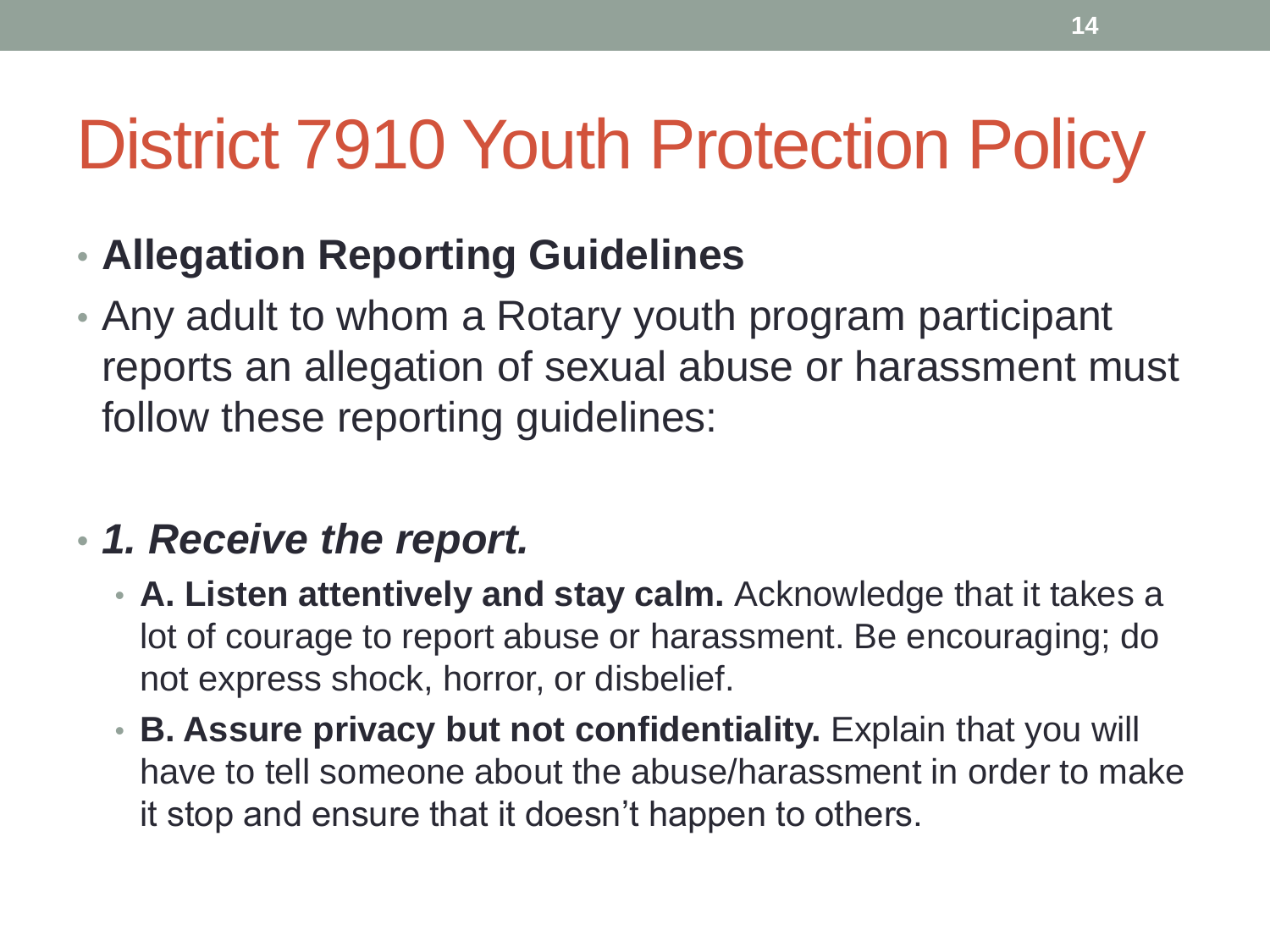- **C. Get the facts, but don't interrogate.** Ask questions that establish facts: who, what, when, where, and how. Reassure the young person that he or she did the right thing in telling you. Avoid asking "why" questions, which may be interpreted as questioning the young person's motives. Remember that your responsibility is to present the story to the proper authorities.
- **D. Be nonjudgmental and reassure.** Avoid criticizing anything that has happened or anyone who may be involved. It's especially important not to blame or criticize the young person. Emphasize that the situation was not his or her fault and that it was brave and mature to come to you.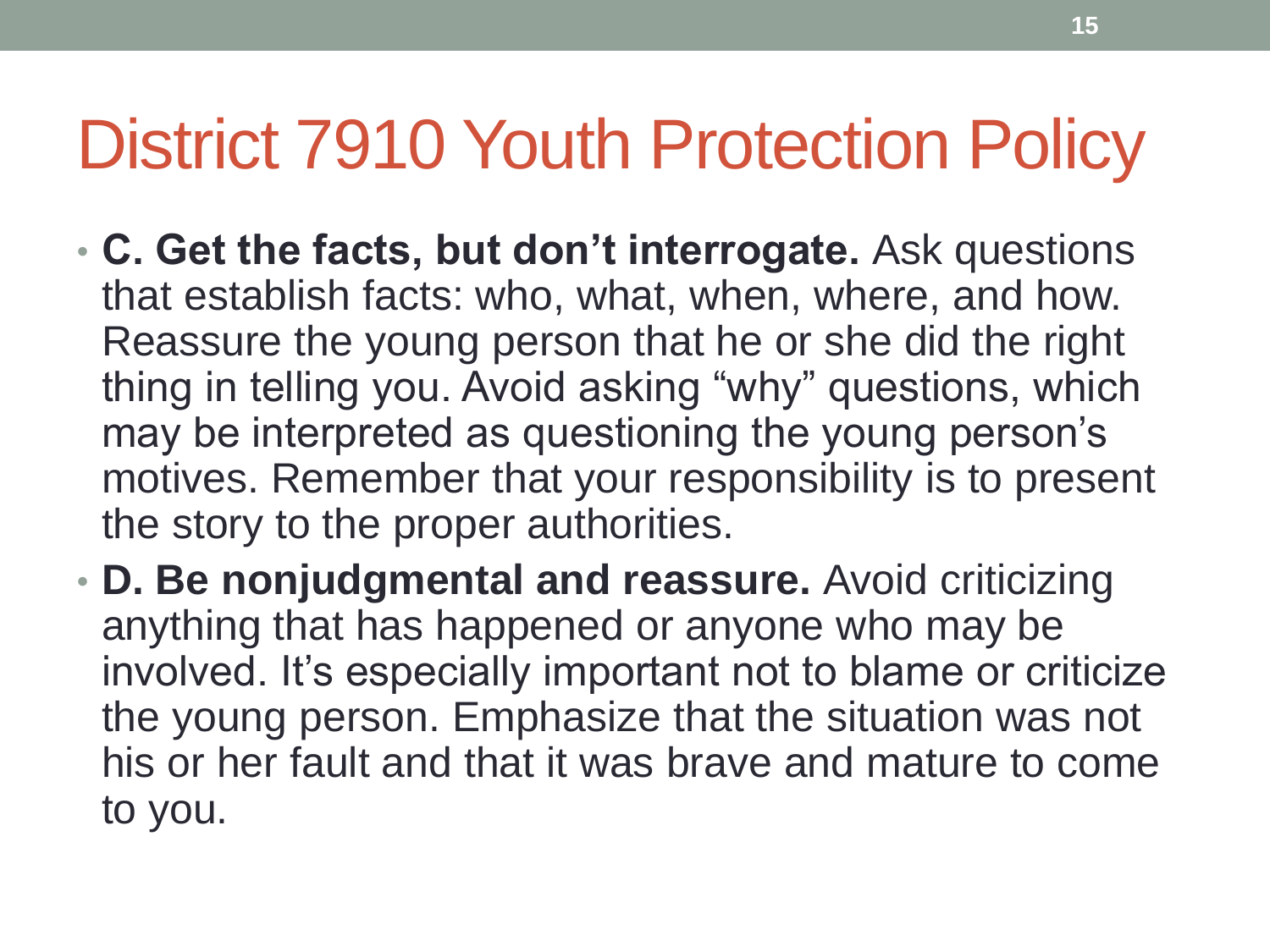• **E. Document the allegation.** Make a written record of the conversation, including the date and time, as soon as you can,after the report.

#### • *2. Protect the young person*.

• Ensure the safety and well-being of the youth program participant by removing him or her from the situation immediately and preventing all contact from the alleged abuser or harasser.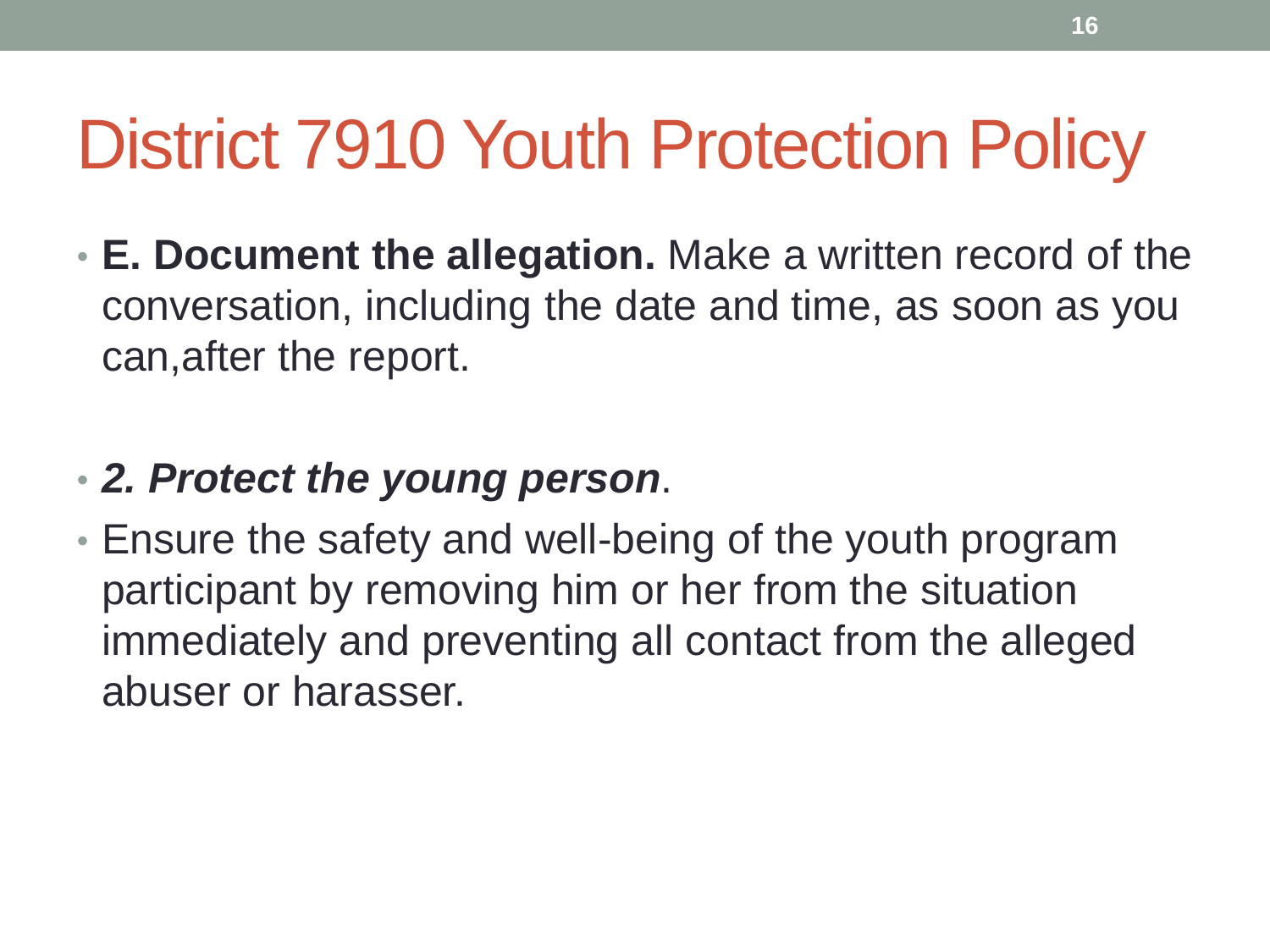- *3. Report the allegations to appropriate authorities-child protection or law enforcement.*
- Immediately report all cases of sexual abuse or harassmentfirst to the appropriate law enforcement authorities and then to the club and district leadership for follow-through.
- In District 7910, the appropriate law enforcement office is the local police department.
- In most situations, the first Rotary contact is the lead person from the Rotary Club sponsoring the event, who is responsible for seeking the advice of appropriate agencies and interacting with them. If the allegation involves this Rotarian, the district youth program chair or district governor should be the first Rotary contact.
- District 7910 will cooperate with police or legal investigations.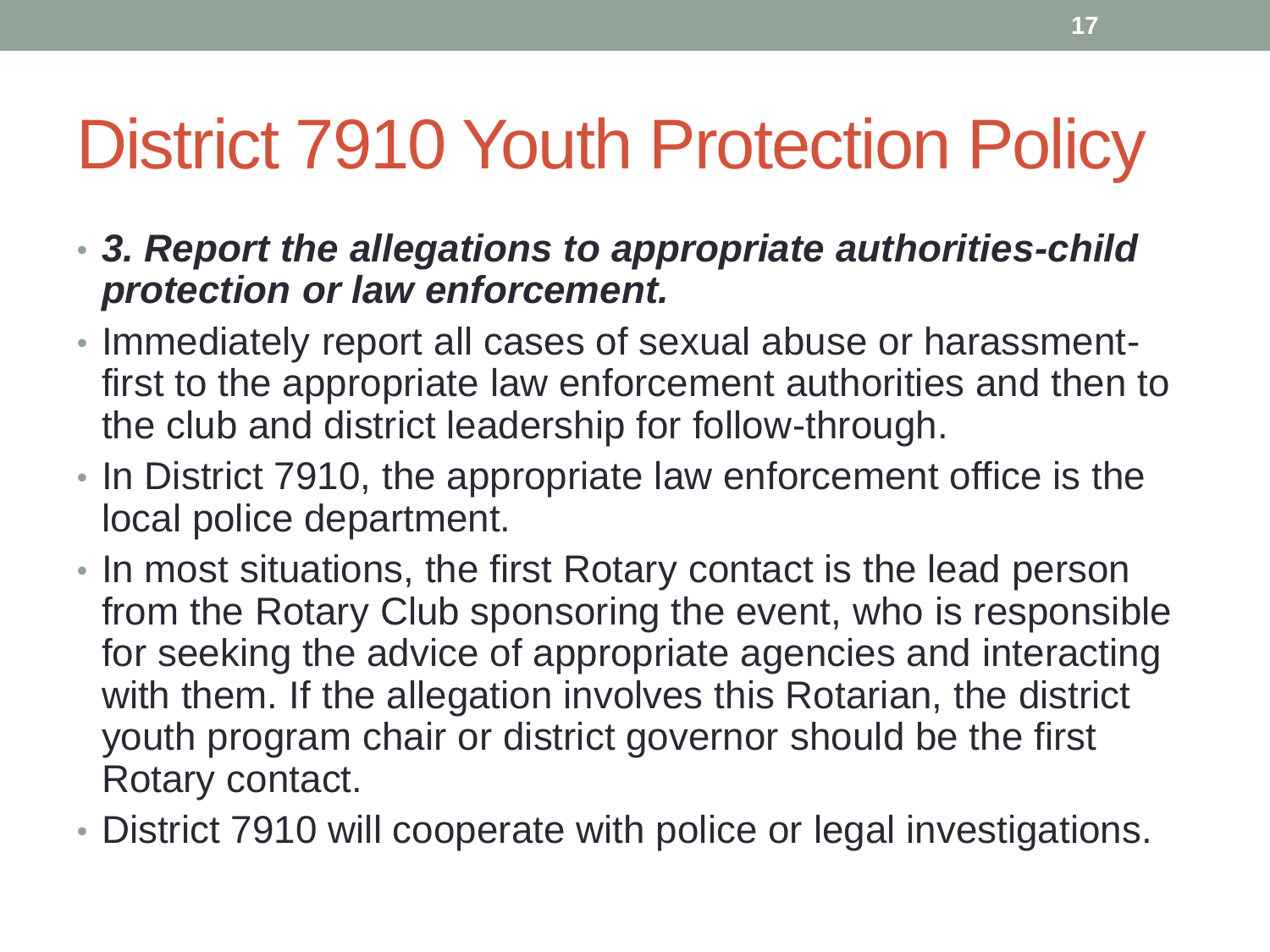- District 7910 has researched local, state, and national laws related to sexual abuse and harassment prevention and notes the following legal requirements of which all adult volunteers participating in the program must be aware.
- *It is expected that all Rotary Clubs of District 7910 that engage in activities involving young people under 18 years of age, would have their adult volunteers properly screened for child safety. This should include reading the District 7910 Youth Protection Policy and training power point as well as a CORI (Criminal Offender Record Information) check.*
- *(A CORI application is included on the last page of this power point presentation. A completed form should be forwarded to the District 7910 Youth Protection Officer at: tmgasbarro@gmail.com)*

#### • *4. Avoid gossip and blame.*

- Don't tell anyone about the report other than those required by the guidelines. Be careful to protect the rights of both the victim and the accused during an investigation.
- District 7910 maintains the privacy of any accused person.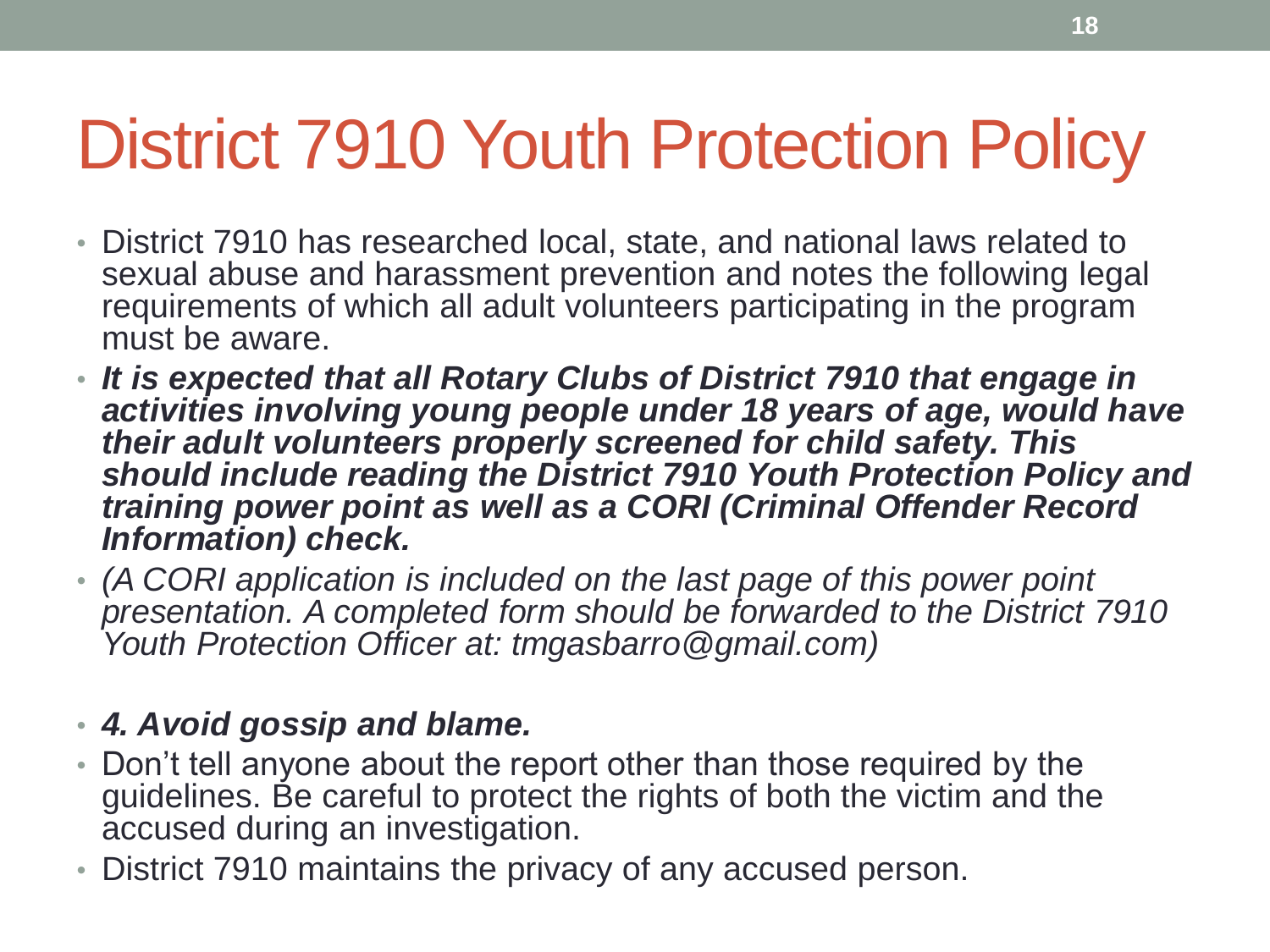- *5. Do not challenge or contact the alleged offender*
- **In cases of abuse, the interrogation must be left to law enforcement authorities.**
- In cases of harassment, the district governor is responsible with follow through and will contact the alleged offender after the young person has been removed to a safe environment.
- The district governor may designate this task to a district youth protection officer or district review committee.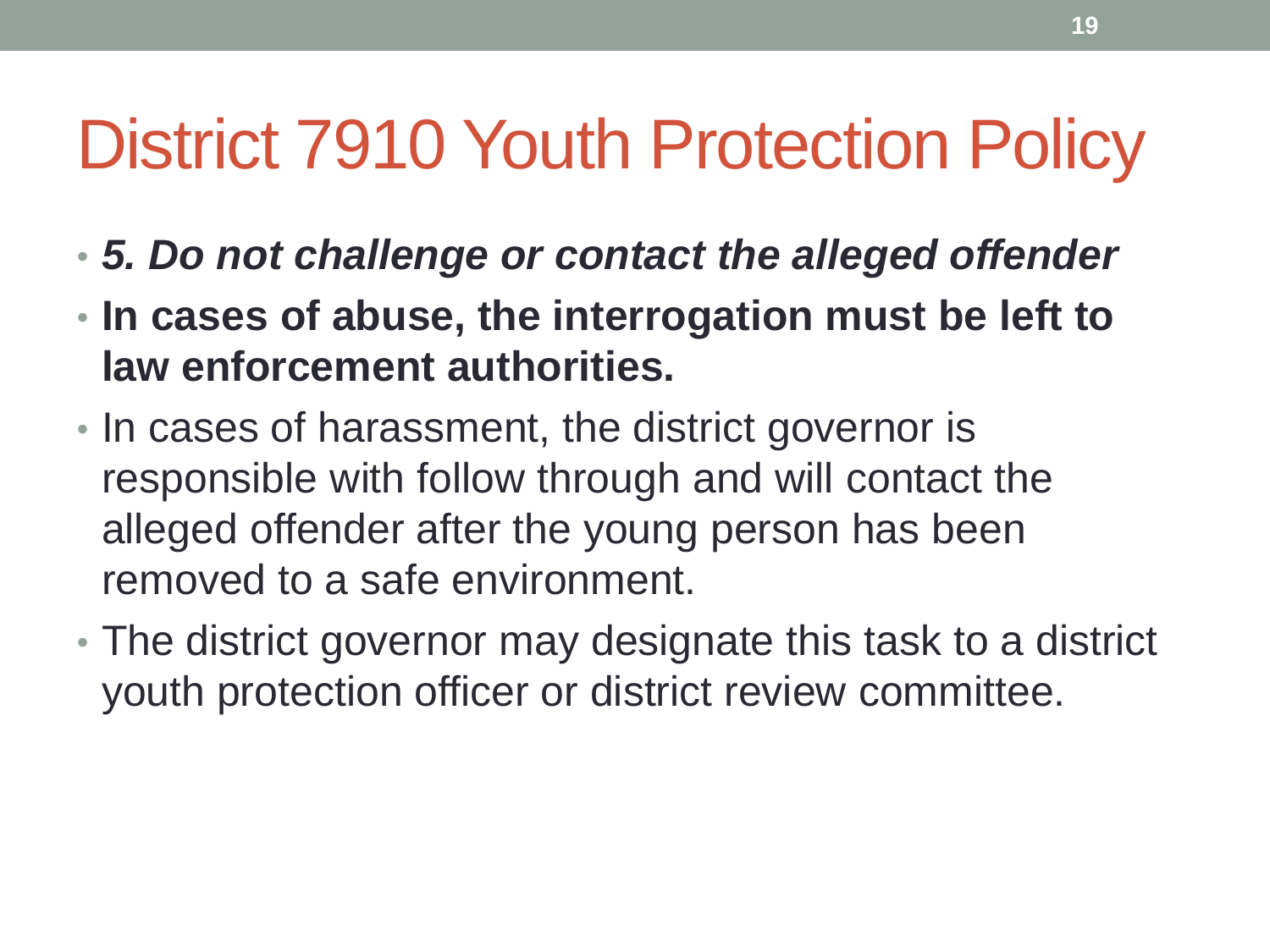- For more information please contact the following persons:
- **District Governor 2017-2018**
- **Karin M. Gaffney**
- **978-387-5369 Cell**
- **karinmgaffney@gmail.com**
- **Youth Protection Officer**
- **Anthony A. Gasbarro**
- **774-345-0100**
- **tmgasbarro@gmail.com**